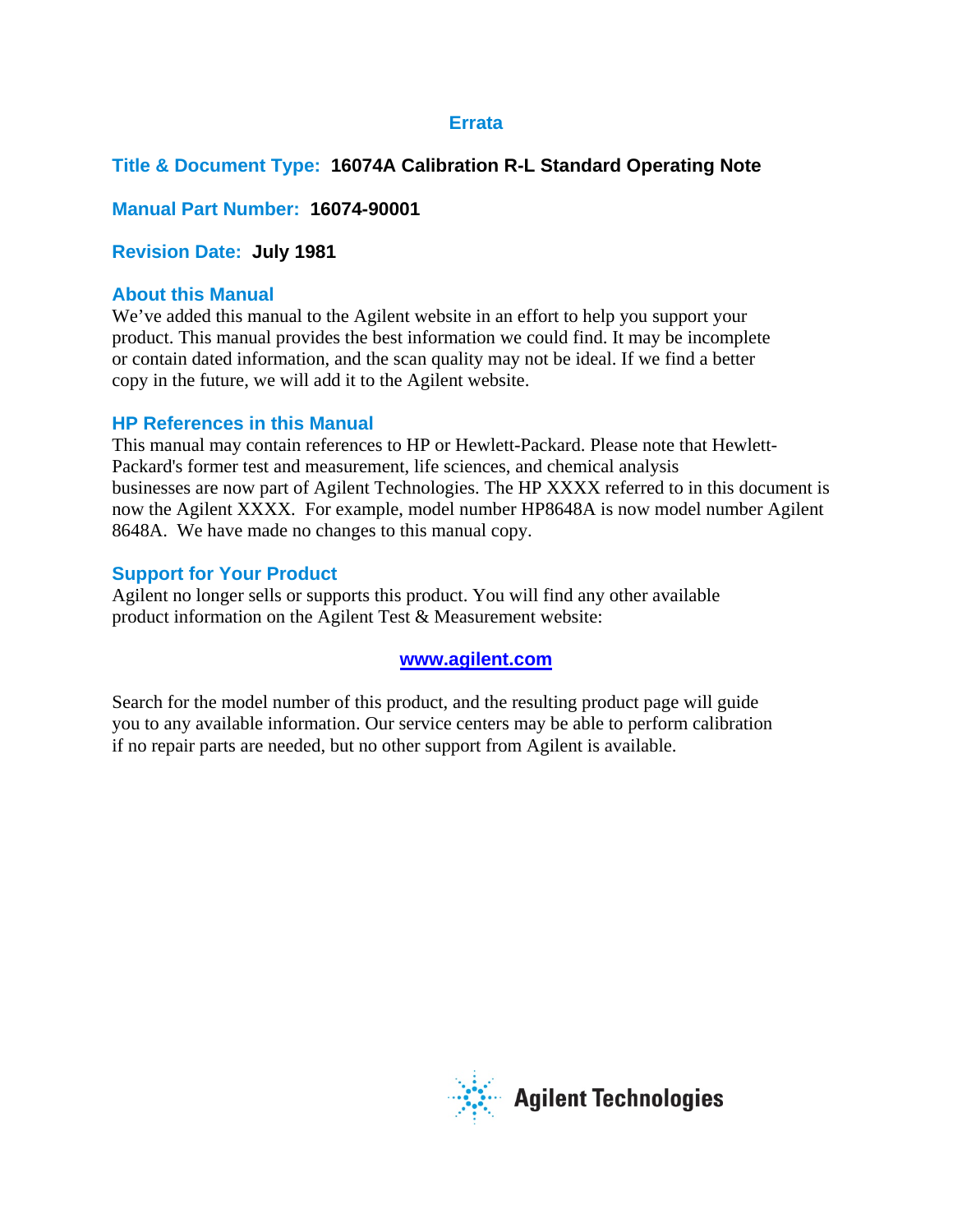

 $\frac{1}{2}$  .  $\frac{1}{2}$  $\sim 10^{11}$  km  $^{-1}$  $\alpha_{\rm c}$  , and  $\alpha_{\rm c}$ 

**ED HEWLETT** 

 $\overline{\phantom{a}}$ 160744

 $\frac{1}{4}$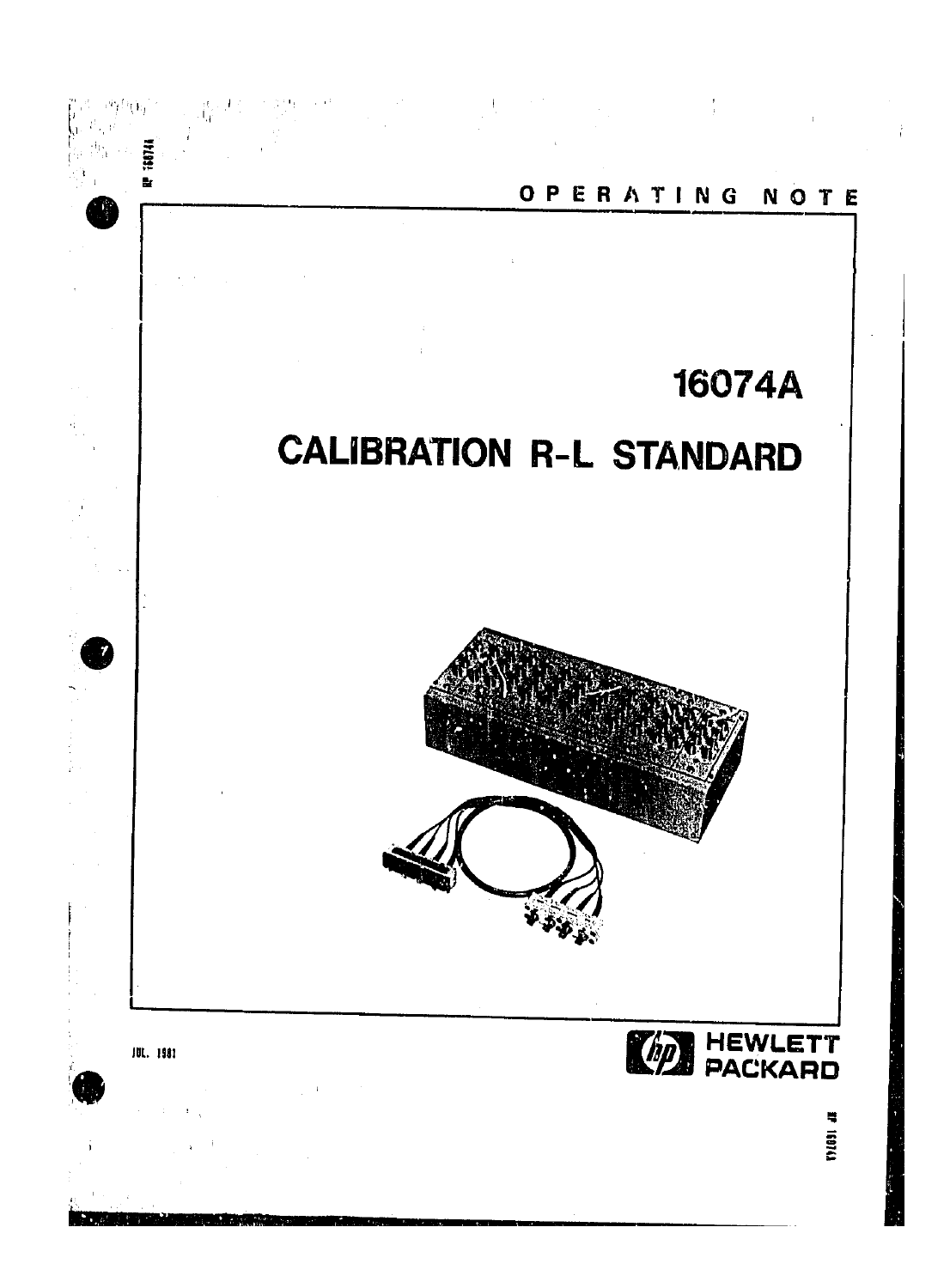### **AND ASSISTANCE WARRANTY**

Å.

í

۰۱,

All Hewlett-Packard products are warranted against defects in materials and workmanship. This warranty applies for one year from the date of delivery, or, in the case of certain major components listed in the operating manual, for the specified period. We will repair or replace products which prove to be defective during the warranty period provided they are returned to Hewlett-Packard. No other warranty is expressed or implied. We are not liable for consequential damages.

For any assistance, contact your nearest Hewlett-Packard Sales and Service Office. Addresses are provided at the back of this manual.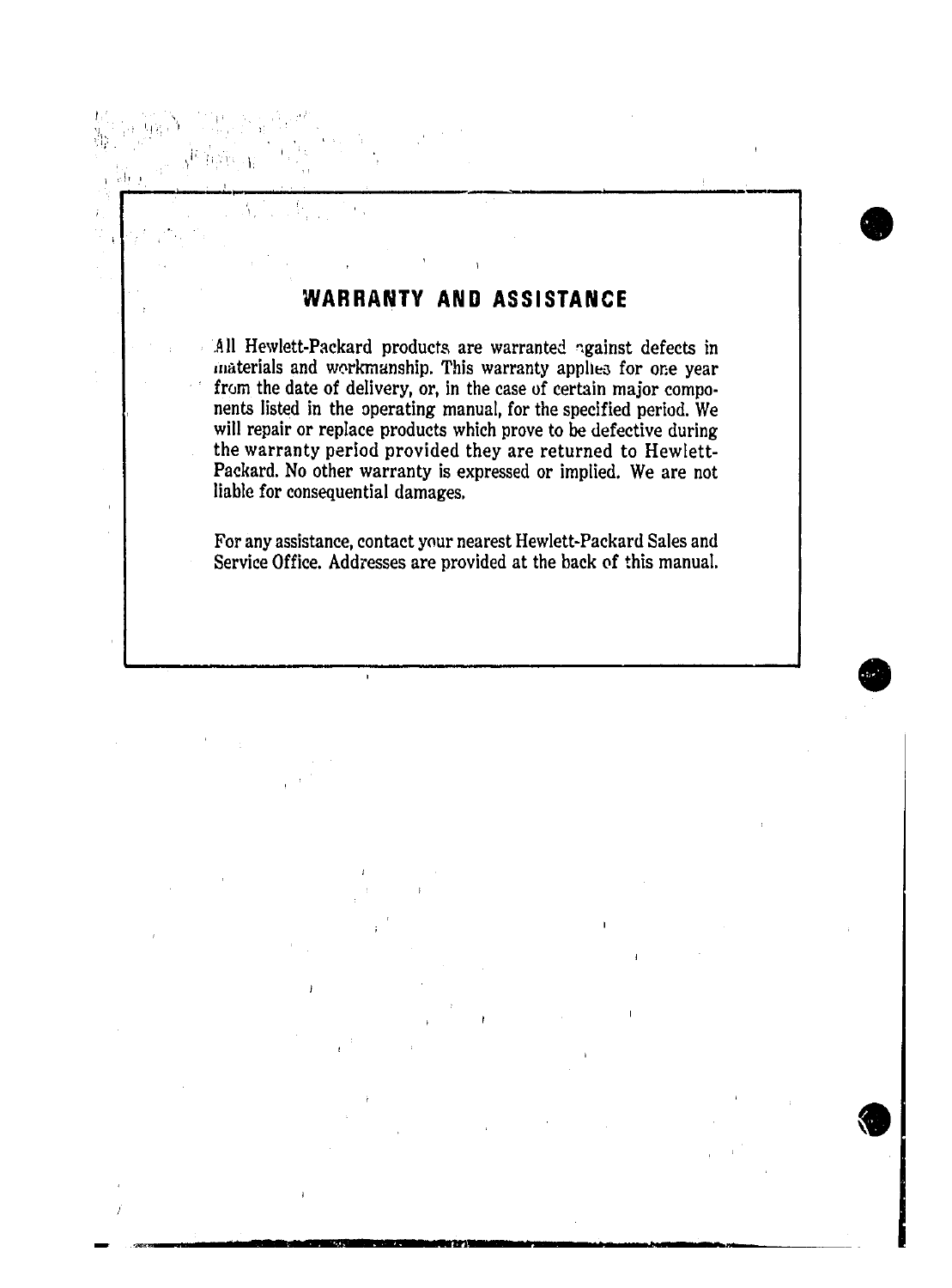#### $\mathbf{L}$ **INTRODUCTION**

This operating note provides the information necessary to use the Model 16074A calibration R-L standard, shown pictorially on the front cover. Included is a description of the 16074A, its specifications, the internal construction of each standard, and other basic information. Specifications are listed in Table 1.

#### $2.$ **DESCRIPTION**

The 16074A is specially designed for calibration and performance testing of HP's various<br>four-terminal-pair type LCR meters. It consists of eight resistance standards--00, 0.10, 10, 100, 1000, Ik0, 10k0, and 100k0-two quasi-inductance  $standards-100\mu$ H 100mH-and and two terminations--OPEN and SHORT. The state-of-the-art four-terminal-pair configuration of the 16074A insures high accuracy at frequencies up to I3MHz. The 00 through 100 standards contain thin film resistors that have minimal residual reactance and strny capacitance; the 100Ω through 100kΩ standards are each shielded to reduce the effects of noise.

#### OPEN AND SHORT TERMINATIONS  $3<sub>1</sub>$

The 16074A's OPEN and SHORT terminations facilitate optimum open and short zero offset compensation of the test instrument to insure accurate measurements. Before calibrating the test with any instrument capacitance, inductance, or resistance standards, open and short zero offset compensation must be performed. For details, refer to the test instrument's Operation Manual.

#### 4. RESISTANCE STANDARDS

The nominal value of each resistance standard is specified at DC and is extended up to 13MHz. The high frequency characteristics are based on the appropriate series or parallel equivalent eircuit calculations. The 1000, lkn, lokn, and 100kΩ standards are designed for resistanco measurement calibration; thus, nominal value accuracy is ±0.1%. The 0.10, 10, and 100 standards, however, are designed for phase accuracy calibration. They have extremely low residual reactance, and are calibrated for their phase accuracy rather than resistance accuracy. Basic accuracy is, thus, ±10%.

### **Note**

The SHORT termination and the  $\hat{y}_\Omega$ resistance standard should not be used interchangeably. **The SHORT** 

termination is an absolute short, intended for short zero offset compensation in. capacitance. inductance. and resistance measurements calibration. The  $0\Omega$ standard, however, is not an absolute  $0\Omega$ . It, like the  $0.\Omega$ ,  $\Omega$ , and  $10\Omega$ standards, is intended for phase measurement calibration only. Before calibrating the test instrument's phase measurement accuracy, perform zero offsot compensation using the 00 standard and OPEN termination. In all other cases, use the SHORT and OPEN terminations.

#### QUASI-INDUCTANCE STANDARDS  $5.$

Because of the inherent parasitic impedances (coil resistance and distributed enpacitance) of inductors, it is not possible to build an inductance standard usable in the RF region. Therefore, each of the two quasi-inductance standards in the 16074A is constructed using two resistors and one capacitor, offering equivalent inductances of 100µH and 100mH. The internal construction is illustrated in Table 2 and the equivalent circuits are shown in Table 1.

#### 6. CONNECTING THE 16074A

The 16074A can he connected to the test instrument in one of two ways : (I) directly to the instrument's UNKNOWN terminals or (2) via the furnished four-terminal-pair cable (P/N : 16074-61600). Either connection method can be used without affecting the measurement accuracy of the instrument. SHORT and OPEN zero offset compensation must be performed, though, to cancel the residual inductance, residual resistance, and stray capacitance of the cable. Also, when the cable is used and the test signal frequency is higher than IMHz, the test instrument must be set to the appropriate cable length. Refer to the test instrument's Operation and Service Manual for details.

### 7. CALIBRATION DATA

Calibration data for each resistance standard at DC and each quasi-inductance standard at several test frequencies are given on the calibration data sheet included in the 16074A.

### **P.** CALIBRATION CYCLE

The recommended calibration cycle of the 16074A is once a year.

 $\mathbf{L}$ 

 $\mathbf{I}$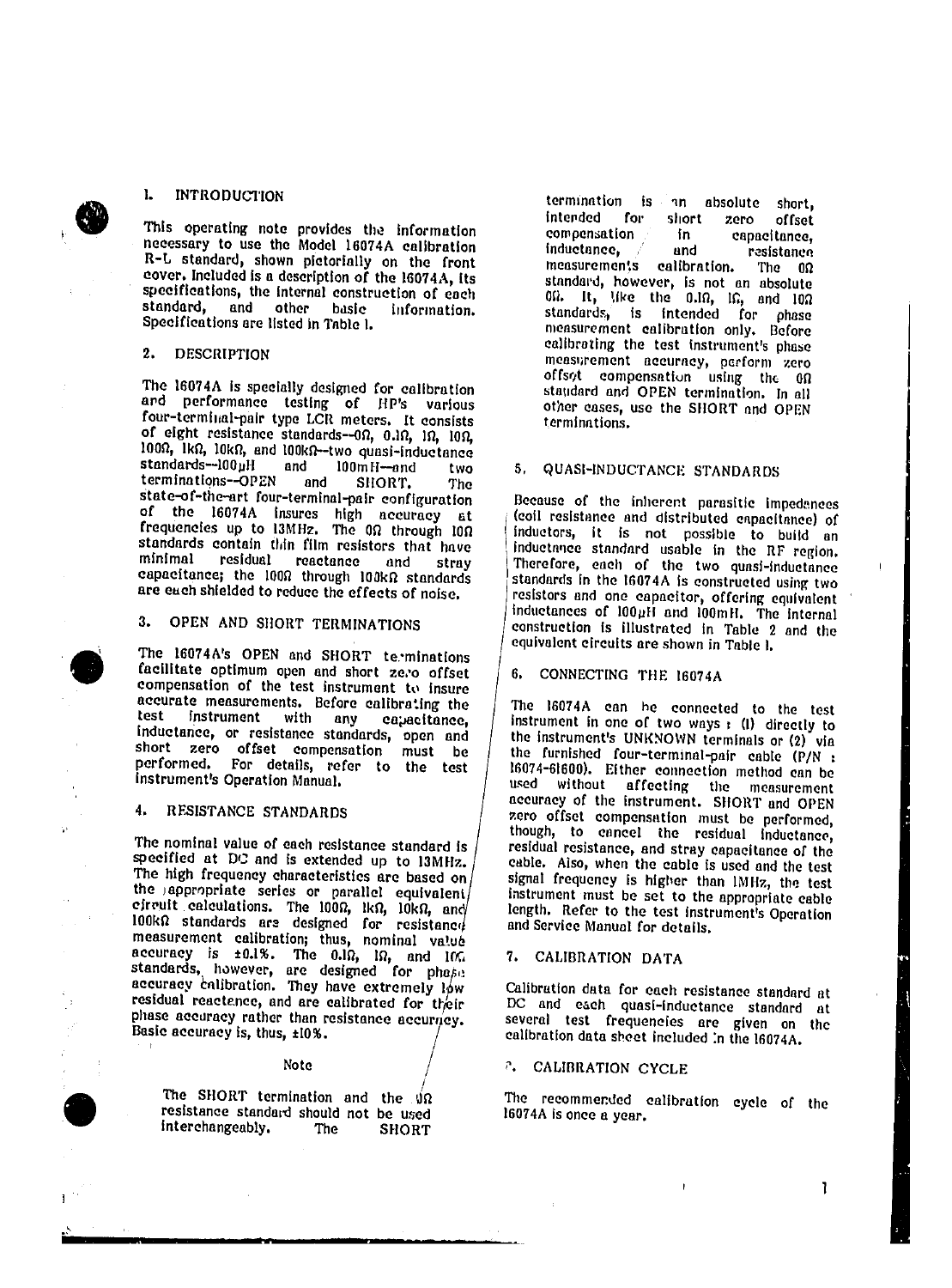$\mathbb{R}^{d \times d}$  .

#### REPAIR  $9.$

The 16074A is not field repairable. If any of the standards or terminations are damaged or if a significant nominal value change is observed,

return the unit to Hewlett-Packard for service. For complete information on service or calibration, contact the nearest Hewlett-Packard office.

lm cable --- HP P/N: 16074-61600

 $\overline{\mathbf{1}}$ 

 $\mathcal{I}_\bullet$ 

Useable frequency: OC to l3MHz

Accessory furnished:

Environmental temperature:

 $23^{\circ}C + 5^{\circ}C$ 

Table-1. Specifications.

## Contents:

Resistors ---  $0\Omega$ , 0.1 $\Omega$ , 1 $\Omega$ , 10 $\Omega$ , 1000, 1k $\Omega$ , 10k $\Omega$  and 100k $\Omega$ 

Terminations --- open and short

Inductors --- 100tH and 100mH

Characteristics:

| Nomiral<br>Value    | Equivalent<br>Circuit           | Parameter<br>Nain/Subi        | Calibration<br>Accuracy              | туртсат<br>Frequency<br>Characteristic | <b>Lypical</b><br>Temperature<br>Coefficient |
|---------------------|---------------------------------|-------------------------------|--------------------------------------|----------------------------------------|----------------------------------------------|
| ٠ı                  | L٤<br>Rs.                       | Rs                            | $10.12$ at DC                        | + f <sup>2</sup> MHz<br>+ T000 *       | ±100 PPM                                     |
| 0.101101            |                                 | Ls                            | O i lnH up to lMHz                   |                                        |                                              |
|                     | Rs<br>Alama<br>ш,               | <b>Rs</b>                     | $10.1\%$ at DC                       | $\pm \frac{f^2 M Hz}{1000}$ %          | -60 PPM                                      |
| 101101              |                                 | <b>Ls</b>                     | :0.2nH at IMHz                       |                                        |                                              |
| ٠ı<br>10011102      | R۲<br>Ls.                       | R <sub>5</sub>                | $±0.03%$ at DC                       | $\pm \frac{f^2 M Hz}{1000}x$           | $-60$ PPM                                    |
|                     |                                 | L <sub>5</sub>                | O ± InH up to 10MHz                  |                                        |                                              |
|                     | Ls.<br>Rr<br>⊸w∼                | <b>Rs</b>                     | 10.03% at DC                         | $\frac{f^*MRz}{1000}$                  | <b>110 PPM</b>                               |
| $1000 \pm 0.14$     |                                 | L5.                           | t20nH at INHz                        |                                        |                                              |
|                     | Rp                              | Rp                            | 10.03% at DC                         | $\pm$ $\frac{f^2MHz}{1000}x$           | <b>110 PPM</b>                               |
| 1k(10,11)           | ंदर्                            | Сp                            | 10.2pF at IMHz                       |                                        |                                              |
| $10k$ $2 + 0.12$    | <u>Rp</u><br>ক                  | Rp                            | ±0.03% at DC                         | $\frac{1}{2} \frac{2f^2MHz}{100}$ %    | $:10$ PPM                                    |
|                     |                                 | Сp                            | ±0.2pF at IMHz                       |                                        |                                              |
| $100k\Omega + 0.1%$ | Rp<br>$\frac{1}{\Phi}$          | Rp                            | ±0.03% at DC                         | ± 2f <sup>2</sup> MHz X                | ±10 PPM                                      |
|                     |                                 | <b>Cp</b><br>$\pm$ A $^\circ$ | ±0.2pF at IMHz                       |                                        |                                              |
|                     | $^{\circ2}$<br>Rs.<br>Ls.<br>-0 | $\mathsf{Ls}$                 | 1GunF measurement<br>$error + 0.1%$  | $±$ 10f <sup>2</sup> ME3 %             | ±10 PFM                                      |
| $100mH + 2kR$       | $L$ s = Ri + Rz + C(H)          | Rs.                           | ±0.03% at DC                         | $t$ with $*4$                          |                                              |
| $100_HH + 632R$     | - 2<br>Rs.<br>Ls.<br>لسن<br>⇜⇜  | Ls.                           | 1000pF measurement<br>$error + 0.21$ | $±4(\frac{fMHZ}{10})^2$                | ±10 PPM                                      |
|                     | Lanker Ry (C-Rief RH)           | Кs.                           | ±0.03% at DC                         | $\pm \omega$ LD <sup>+4</sup>          |                                              |

\*) The calibration values of 0.10 thru 100 resistors are defined as the difference (respectively resistance and residual reactance) on the basis of  $\sqrt{\Omega}$ .

\*2 Rs is equal to Ri plus Rz.

This equation includes a compensation of the stray capacitance associated \*3 with the BNC terminals.

\*4 D is the dissipation value of the capacitor at the respective setting frequencies.

Dimensions:  $423(W)$  x 120(H) x 186(W) mn

 $\bar{1}$ 

 $\mathbf{I}$ 

Weight: Approximately 4.4kg

 $\overline{2}$ 

 $\mathbf{u}$ 

 $\,$   $\,$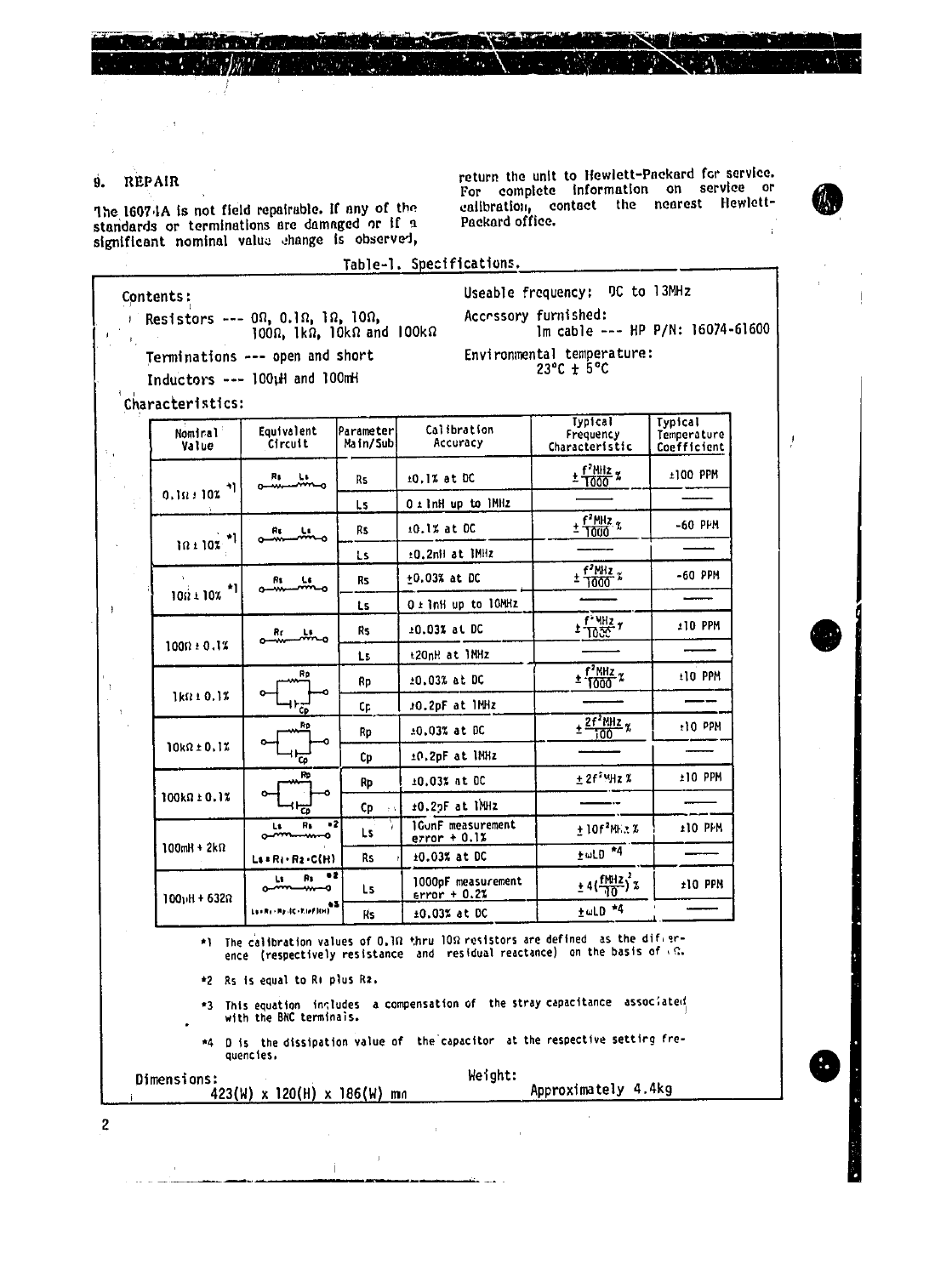|                                                       | IGUIT L.<br>CONSTRUCTION OF EACH STANDARD                                                                                                                     |                                     |  |  |
|-------------------------------------------------------|---------------------------------------------------------------------------------------------------------------------------------------------------------------|-------------------------------------|--|--|
| Standard                                              | <b>Use</b>                                                                                                                                                    | Construction                        |  |  |
| $0\Omega$                                             | Termination for zero offset adjustment<br>(short: cancellation of residual induct-<br>ances and resistances) prior doing fre-<br>quency phase accuracy check. | Hc<br>Lc.<br>Hp<br>Lр<br>o          |  |  |
| $0.1\Omega$<br>$1\Omega$<br>$10\Omega$<br>$100\Omega$ | Frequency phase accuracy check.                                                                                                                               | R L                                 |  |  |
| $1k\Omega$<br>$10k\Omega$<br>100kΩ                    | Resistance measurement accuracy check.                                                                                                                        | Lc<br>Hp<br>Hc<br>Lp<br>۰<br>R<br>c |  |  |
| $\mathbf{I}$<br><b>Open</b><br>Termination            | Termination for zero offset adjustment<br>(open: cancellation of stray capacitance)<br>to perform accurate measurements.                                      | Lc<br>Ļр<br>Hp<br>H¢                |  |  |
| Short<br>Termination                                  | Termination for zero offset adjustment<br>(short: cancellation of residual induct-<br>ances and resistances) to perform accu-<br>rate measurements.           | Lc<br><b>Lp</b><br>Hp<br>Hc         |  |  |
| 100µH<br>100mH                                        | Inductance measurement accuracy check.                                                                                                                        | Hp<br>Hc<br>R2<br>HD                |  |  |

٩

# Table 2. Construction of Each Standard

 $\sim$ 

Ł

 $\ddot{\phantom{1}}$ 

 $\bar{\Gamma}$ 

ķ

 $\mathcal{L}(\mathcal{A})$ 

 $\bullet$ 

N

 $\mathcal{M}^{\prime}$  ,  $\mathcal{M}_{\rm{H}}$  ,

 $\frac{1}{2}$  .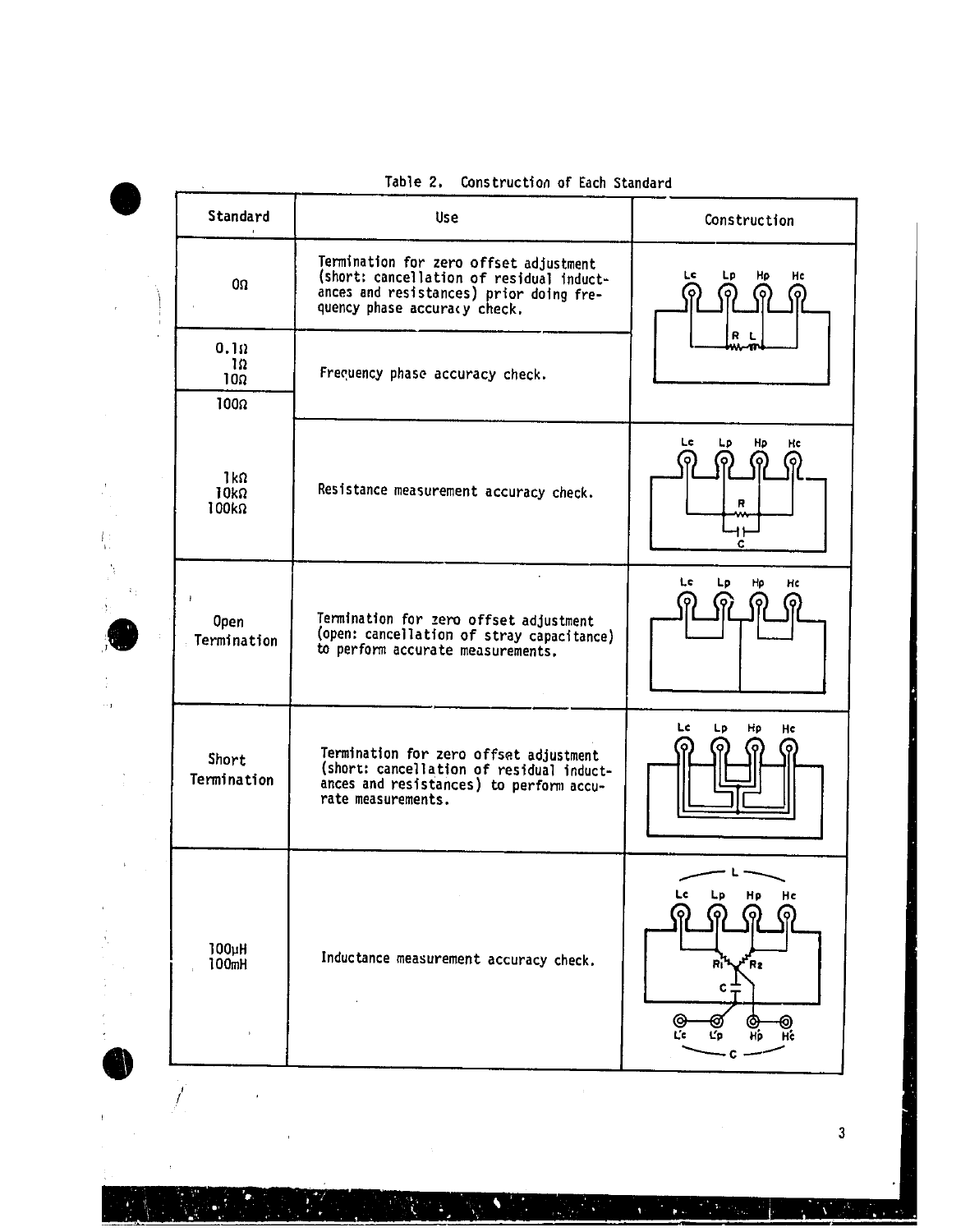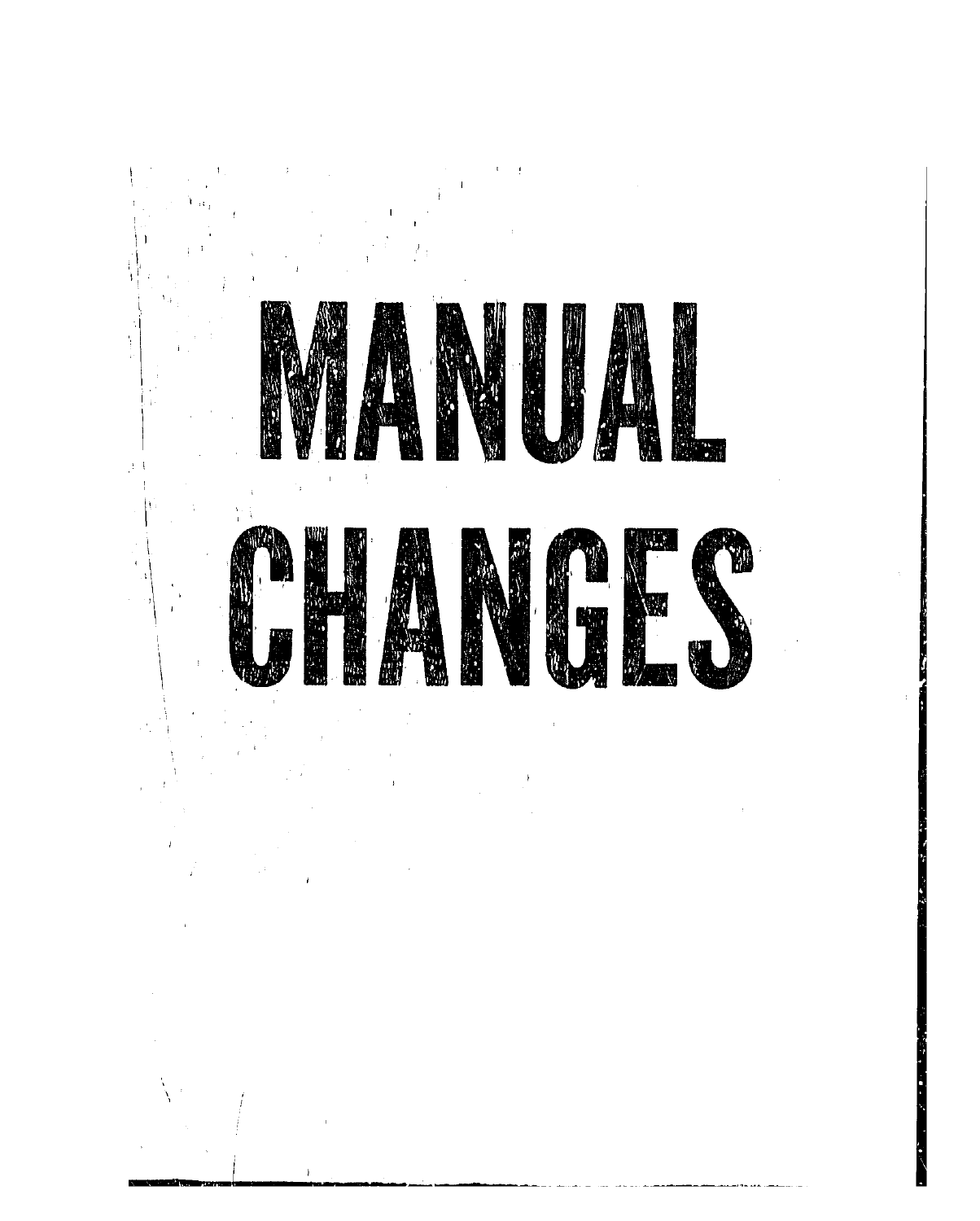|                  | <b>16074A</b>                                         | <b>CALIBRATION R-L STANDARD</b>                                                                                                       | Model Number: 16074A<br>Date Printed:                                                                                                                                                                                                                                   | <b>MARUAL IDENTIFICATION</b><br><b>JUL. 1981</b> |
|------------------|-------------------------------------------------------|---------------------------------------------------------------------------------------------------------------------------------------|-------------------------------------------------------------------------------------------------------------------------------------------------------------------------------------------------------------------------------------------------------------------------|--------------------------------------------------|
|                  |                                                       |                                                                                                                                       | Part Number:                                                                                                                                                                                                                                                            | 16074~90000                                      |
|                  | improvements made after the printing of the manual.   |                                                                                                                                       | This supplement a intens important information for correcting menual errors and for adapting the manual to instruments containing                                                                                                                                       |                                                  |
|                  | To use wie supplement:<br>Make at ERRATA corrections. |                                                                                                                                       |                                                                                                                                                                                                                                                                         |                                                  |
|                  |                                                       | Make all appropriate seriel number related changes incidated in the tables below.                                                     |                                                                                                                                                                                                                                                                         |                                                  |
|                  | FKAIAL PAEFIX ON NUMB                                 | MAKE MANUAL CHANGES                                                                                                                   | FERIAL PREFIX OR NUMBER                                                                                                                                                                                                                                                 | <b>MAKE MANUAL CHANSES</b>                       |
|                  | <b>ALL</b>                                            | ERRATA                                                                                                                                |                                                                                                                                                                                                                                                                         |                                                  |
|                  |                                                       |                                                                                                                                       |                                                                                                                                                                                                                                                                         |                                                  |
|                  |                                                       |                                                                                                                                       |                                                                                                                                                                                                                                                                         |                                                  |
| <b>WARW ITEM</b> |                                                       | $\mathcal{W}_{\mathcal{A}}$                                                                                                           |                                                                                                                                                                                                                                                                         |                                                  |
|                  | ERRATA                                                |                                                                                                                                       |                                                                                                                                                                                                                                                                         |                                                  |
|                  |                                                       | Page 2, Table 1, Specifications,                                                                                                      |                                                                                                                                                                                                                                                                         |                                                  |
|                  |                                                       |                                                                                                                                       | Change the Ls Calibration Accurracy for the li                                                                                                                                                                                                                          |                                                  |
|                  |                                                       | resistor as follows:<br>C.V. * C.2nH at IMHz                                                                                          |                                                                                                                                                                                                                                                                         |                                                  |
|                  |                                                       | $C.V. = Calibrated Value$                                                                                                             |                                                                                                                                                                                                                                                                         |                                                  |
|                  |                                                       | Page 3, Table 2, Construction of Each Standard,                                                                                       |                                                                                                                                                                                                                                                                         |                                                  |
|                  |                                                       | Change the figures for the 100µH<br>and 100mH quasi-indactors as follows:                                                             |                                                                                                                                                                                                                                                                         |                                                  |
|                  |                                                       |                                                                                                                                       |                                                                                                                                                                                                                                                                         |                                                  |
|                  |                                                       |                                                                                                                                       |                                                                                                                                                                                                                                                                         |                                                  |
|                  |                                                       |                                                                                                                                       |                                                                                                                                                                                                                                                                         |                                                  |
|                  |                                                       |                                                                                                                                       | <b>NOTE</b>                                                                                                                                                                                                                                                             |                                                  |
|                  |                                                       |                                                                                                                                       | Manuel change supplements are revised as often as necessary to keep menuals as current and accurate as possible. Hewielt-Packard<br>recommends that you periodically request the letest edition of this supplement. Free copies are svaliable from all HP offices. When |                                                  |
|                  |                                                       |                                                                                                                                       |                                                                                                                                                                                                                                                                         |                                                  |
|                  | page of the manual.<br>Date/Div: JAN. 10, 1983/33     | requesting cooles quote the manual identification information from your supplement, or the model number and print date from the title |                                                                                                                                                                                                                                                                         |                                                  |